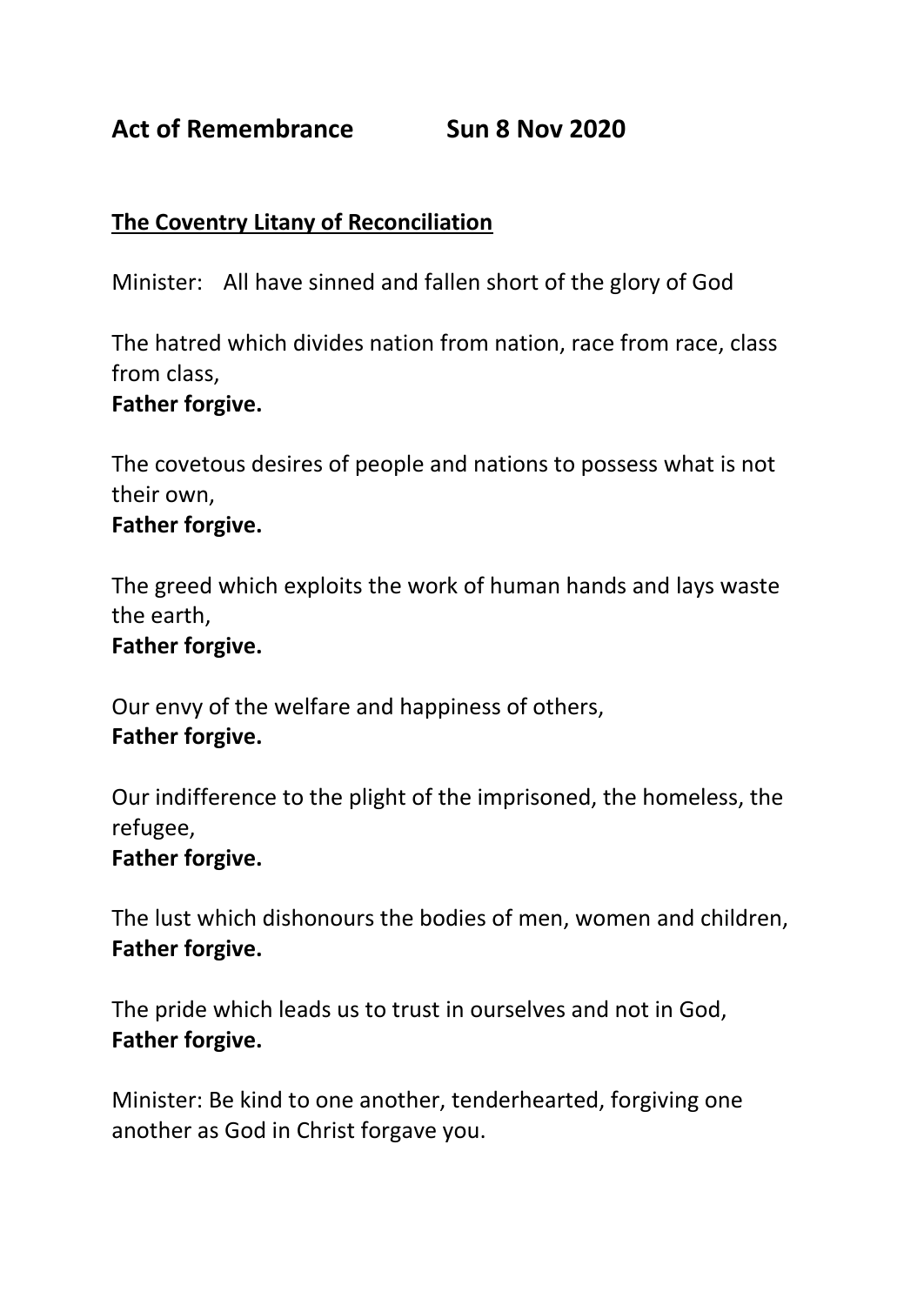Let us remember before God, and commend to his sure keeping: those who have died for their country in war; those whom we knew, and whose memory we treasure; and all who have lived and died in the service of mankind.

They shall not grow old, as we that are left grow old: Age shall not weary them, nor the years condemn. At the going down of the sun and in the morning We will remember them

*All then repeat:* **We will remember them.**

# *Here follows the SILENCE*

Almighty and eternal God, from whose love in Christ we can never be parted, either by death or life; Hear our prayers and thanksgivings for all whom we remember this day; fulfil in them the purpose of your love; and bring us all, with them, to your eternal joy; through Jesus Christ our Lord. **Amen.**

Let us continue in prayer

Living Lord, in a dark hour you spoke of the gift of peace, we seek that gift for ourselves. Grant us, that peace which you alone can give that we may be messengers of peace to our world. Give peace in our time, O Lord **Give peace in our hearts, O Lord**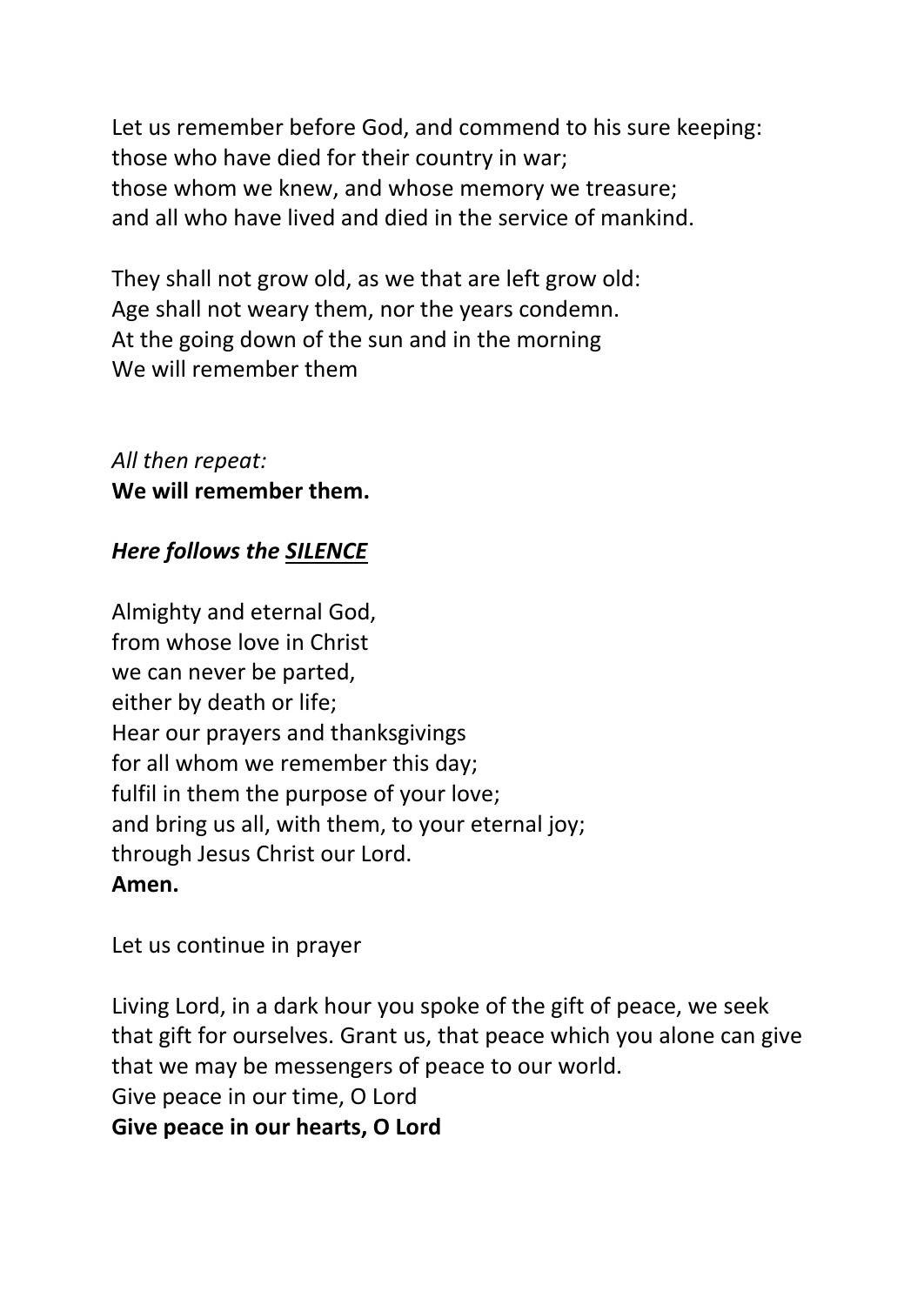We pray for all who suffer because they are known as your followers and all who suffer for trying to live the way you taught. Lord Jesus, you were crucified and rose again, so you know what they are going through. May they know you are with them.

Give peace in our time, O Lord.

## **Give peace in our hearts, O Lord**

We pray for all who suffer as a result of the wickedness and folly of others. We especially pray for those who suffer from the breakdown of law and order, or from the absence of justice and peace. Give peace in our time, O Lord **Give peace in our hearts, O Lord**

We pray for those involved in conflicts today. Grant them wisdom, courage and integrity in the dangers, challenges and decisions they face.

Give peace in our time, O Lord **Give peace in our hearts, O Lord** 

We pray for all those who have been broken in battle – in body mind or spirit. We pray for those who live in war-torn lands and for those who are refugees who no longer have a home. Give peace in our time, O Lord **Give peace in our hearts, O Lord** 

We remember before you those who have died in war – service personnel and civilians, and for those who mourn. Lord, we pray that you may hold us fast amidst all we face in this world, that at the last we may enter into the peace and joy of your kingdom. Give peace in our time, O Lord **Give peace in our hearts, O Lord**